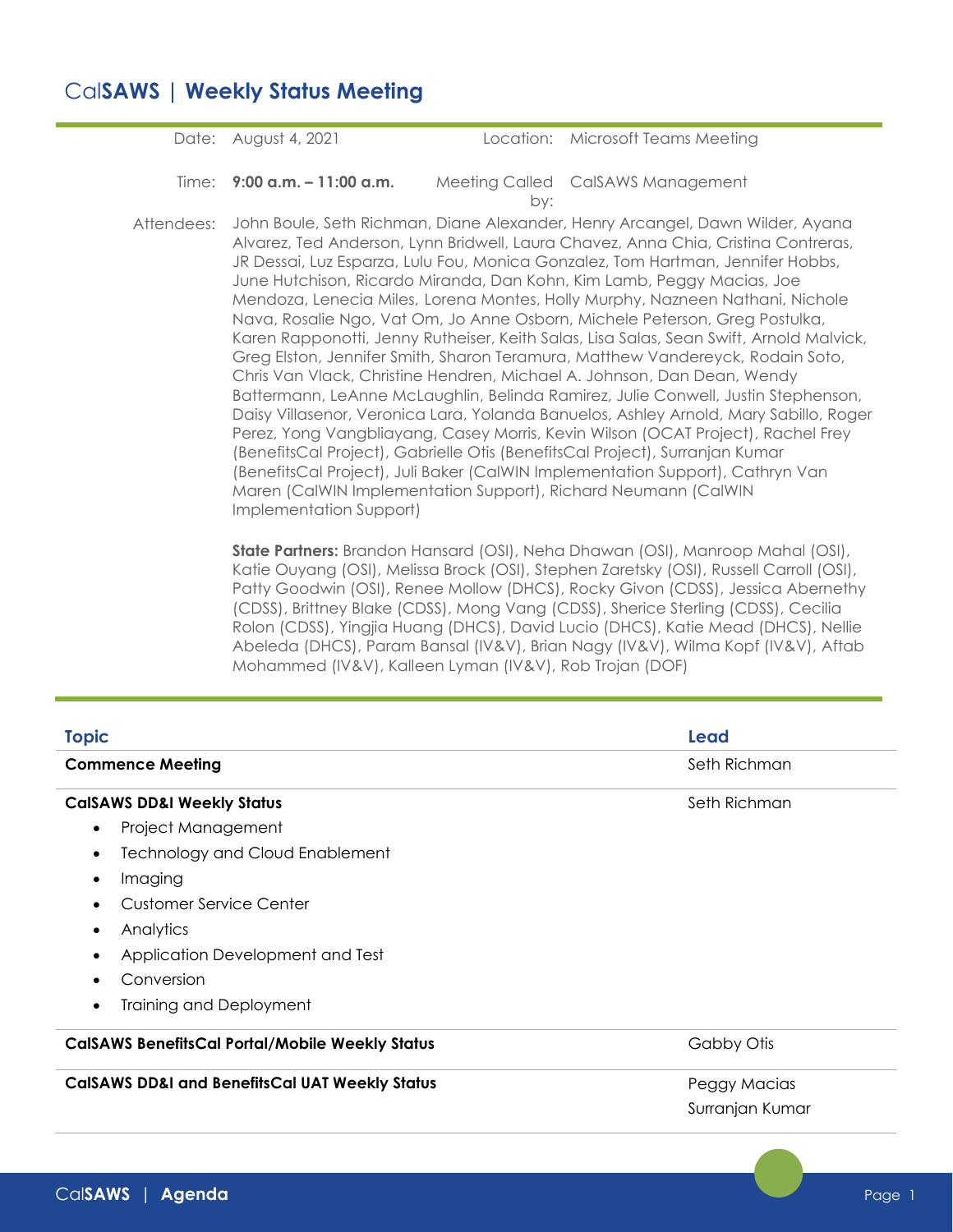| <b>CalWIN Implementation Support Weekly Status</b> | Juli Baker        |
|----------------------------------------------------|-------------------|
| <b>CalSAWS Central Print Weekly Status</b>         | Dawn Wilder       |
| <b>OCAT Weekly Status</b>                          | Kevin Wilson      |
| <b>CalSAWS DD&amp;I QA Weekly Status</b>           | Dan Dean          |
| <b>CalSAWS DD&amp;I IV&amp;V Weekly Status</b>     | <b>Brian Nagy</b> |
| <b>Risk Management Group</b>                       | Nazneen Nathani   |

(Optional Items)